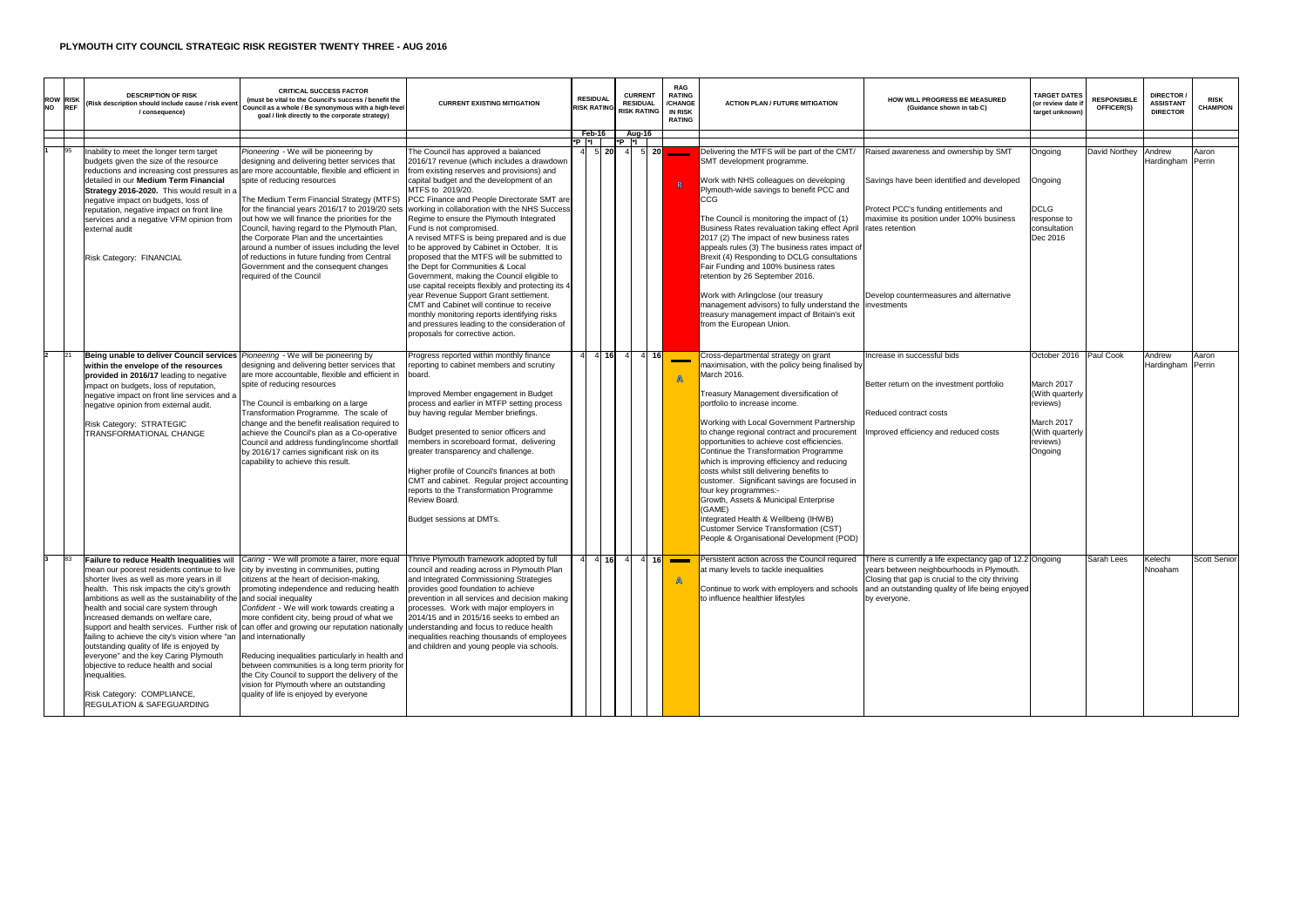| ROW RISK<br>NO REF | <b>DESCRIPTION OF RISK</b><br>(Risk description should include cause / risk event<br>/ consequence)                                                                                                                                                                                                                                                                                                                                                                                          | <b>CRITICAL SUCCESS FACTOR</b><br>(must be vital to the Council's success / benefit the<br>Council as a whole / Be synonymous with a high-level<br>goal / link directly to the corporate strategy)                                                                                                                                                                                                                                                                                                                                                                                                                                                                                                                       | <b>CURRENT EXISTING MITIGATION</b>                                                                                                                                                                                                                                                                                                                | <b>RESIDUAL</b><br><b>RISK RATING</b><br><b>Feb-16</b> |                       | <b>CURRENT</b><br><b>RESIDUAL</b><br><b>RISK RATING</b><br>Aug-16 |        | <b>RAG</b><br><b>RATING</b><br>/CHANGE<br><b>IN RISK</b><br><b>RATING</b> | <b>ACTION PLAN / FUTURE MITIGATION</b>                                                                                                                                                                                                                                                                                                                                                                                                                                                                                                    | <b>HOW WILL PROGRESS BE MEASURED</b><br>(Guidance shown in tab C)                                                                                                                                                                                                                | TARGET DATES  <br>(or review date if<br>target unknown)            | <b>RESPONSIBLE</b><br><b>OFFICER(S)</b>                                  | <b>DIRECTOR/</b><br><b>ASSISTANT</b><br><b>DIRECTOR</b> | <b>RISK</b><br><b>CHAMPION</b> |
|--------------------|----------------------------------------------------------------------------------------------------------------------------------------------------------------------------------------------------------------------------------------------------------------------------------------------------------------------------------------------------------------------------------------------------------------------------------------------------------------------------------------------|--------------------------------------------------------------------------------------------------------------------------------------------------------------------------------------------------------------------------------------------------------------------------------------------------------------------------------------------------------------------------------------------------------------------------------------------------------------------------------------------------------------------------------------------------------------------------------------------------------------------------------------------------------------------------------------------------------------------------|---------------------------------------------------------------------------------------------------------------------------------------------------------------------------------------------------------------------------------------------------------------------------------------------------------------------------------------------------|--------------------------------------------------------|-----------------------|-------------------------------------------------------------------|--------|---------------------------------------------------------------------------|-------------------------------------------------------------------------------------------------------------------------------------------------------------------------------------------------------------------------------------------------------------------------------------------------------------------------------------------------------------------------------------------------------------------------------------------------------------------------------------------------------------------------------------------|----------------------------------------------------------------------------------------------------------------------------------------------------------------------------------------------------------------------------------------------------------------------------------|--------------------------------------------------------------------|--------------------------------------------------------------------------|---------------------------------------------------------|--------------------------------|
|                    | Risk of increased poverty/hardship as a<br>result of the impact of Welfare Reform<br>and reduced funding for discretionary<br>welfare funds<br><b>Risk Category: FINANCIAL</b>                                                                                                                                                                                                                                                                                                               | <i>Caring</i> - We will promote a fairer, more equal<br>city by investing in communities, putting<br>citizens at the heart of decision-making,<br>promoting independence and reducing health<br>and social inequality<br>Confident - We will work towards creating a<br>more confident city, being proud of what we<br>can offer and growing our reputation nationally create jobs.<br>and internationally<br>The government's welfare reform agenda<br>continues to present significant risk, placing<br>additional pressures on customers including<br>the most vulnerable, and requiring significant<br>partnership work with the voluntary sector to<br>provide face to face advice to support<br>customers affected | Welfare Reform Framework adopted.<br>Impact of welfare reform continues to be<br>monitored and discretionary welfare schemes<br>reviewed.<br>Plans implemented and strategies in place to<br>Support continues to Credit Unions and other<br>financial inclusion initiatives.<br>Local support agreement for Universal Credit<br><b>claimants</b> | *P  *                                                  | $ ^{\ast}P$<br>$4$ 16 |                                                                   |        | $4 \mid 16$ $\longrightarrow$                                             | Officers working group across depts to<br>measure impact, consider response and<br>coordinate actions.<br><b>Review advice services.</b><br><b>Review local Council Tax Support Scheme.</b><br>Review future of Emergency & Welfare Fund   Review advice services.<br>$ $ (EWF).<br>Support for implementation of Universal Credit<br>and those affected by the benefit cap.<br>Create jobs and widening access to<br>employment market.<br>Reduce use of costly loans.<br>Review and implementation of the Child<br>Poverty action plan. | Welfare Response Group performance<br>Imanaging implementation of action plan.<br>Contract monitoring of commissioned Advice<br>Services.<br>Revise Emergency Welfare Fund.                                                                                                      | April 17<br> (Annual<br>review)<br> Ongoing<br>Sept 16<br>April 17 | Pete Aley<br><b>Rachel Silcock</b><br>Emma Rose<br><b>Rachel Silcock</b> | <b>Giles Perritt</b>                                    | Maddie<br>Halifax              |
|                    | The Council not meeting its obligations<br>to keep citizen data secure, or provide<br>equirements. The consequence can be a<br>inancial penalty and/or reputational<br>damage resulting in loss of trust in the<br>Council which will affect the ability of the<br>Council to work efficiently and effectively<br>with the public, contractors or partner<br>organisations (formerly Information<br>Governance)<br><b>Risk Category: COMPLIANCE,</b><br><b>REGULATION &amp; SAFEGUARDING</b> | <i>Pioneering</i> - We will be pioneering by<br>designing and delivering better services that<br>and display information in line with statutory aare more accountable, flexible and efficient in<br>spite of reducing resources<br>Information is the raw material used by the<br>Council to plan for and deliver all its services<br>and reducing the risk that describes the<br>availability and quality of information for staff,<br>decision makers and citizen use, as well as the<br>protection of sensitive information is a<br>continuing process.                                                                                                                                                               | Staff awareness training has been rolled out to<br>Incident reporting and management in place<br>Escalation of breaches to MISF and SIRO                                                                                                                                                                                                          |                                                        | $4 \mid 12 \mid$      | 4 4 16                                                            |        |                                                                           | Roll out staff awareness training to all staff.<br>Implement greater reporting consistency within<br>directorates.<br>Implement improved incident analysis within<br>the Service Desk<br><b>Ensure full corporate attendance for MISF</b><br>Improved contract management with partners<br>Implement greater reporting consistency within<br>directorates<br>Implement improved incident analysis within<br>the Service Desk<br><b>Ensure full corporate attendance for MISF</b>                                                          | Reports from HR training detailing completion   Aug 2016<br>Istatistics<br>Improved breach reports distributed to<br><b>Idirectorates</b><br>Detailed breach reports for partners and<br>escalation at contract management meetings<br>Reporting of non-attendance to directors  | <b>Sept 2016</b><br><b>Sept 2016</b><br>Aug 2016                   | John Finch                                                               | Andrew<br>Hardingham   Perrin                           | Aaron                          |
|                    | <b>Risk of data loss and/or compromise of</b> $\vert$ <i>Pioneering</i> - We will be pioneering by<br>vulnerable infrastructure or attacks via<br>standard hacking methods, phishing emails   spite of reducing resources<br>or malware infection.<br>Risk Category: OPERATIONAL/SERVICE<br><b>DELIVERY</b>                                                                                                                                                                                  | connected national infrastructure due to designing and delivering better services that<br>are more accountable, flexible and efficient in  Regular vulnerability scans carried out<br>An information security incident occurs when<br>there is a compromise, potential compromise<br>or unauthorised use of Plymouth City Council<br>data or physical assets. Poor education and<br>training, misuse, and breach of security<br>controls of information systems may result in<br>data and information being put at risk, may be<br>used to misrepresent the Council and result in<br>the ineffective use of Council resources                                                                                            | Annual IT Health Check<br>T Infrastructure patching policy in place<br><b>Pro-active protective monitoring by Babcock</b><br><b>External compliance assessment</b>                                                                                                                                                                                |                                                        | $\Delta$ 16<br>$4$ 16 |                                                                   | $4$ 16 |                                                                           | Implement compliance requirements into Delt   Transformation programme monitoring<br>business as usual - This is a workstream of<br>the information management project<br>Ensure vulnerability scans are conducted and Build into service level reporting<br>reported to PCC                                                                                                                                                                                                                                                              |                                                                                                                                                                                                                                                                                  | Dec 2016<br>Dec 2016                                               | IJohn Finch<br>Picklu                                                    | Andrew<br>Hardingham Perrin                             | Aaron<br><b>Julie Reed</b>     |
|                    | Risk to vulnerable children, young<br>people and families by not delivering<br>early intervention and prevention and<br>responding as soon as possible to their<br>needs and promote better long term life<br>outcomes.<br>Risk Category: COMPLIANCE,<br><b>REGULATION &amp; SAFEGUARDING</b>                                                                                                                                                                                                | <i>Caring</i> - We will promote a fairer, more equal<br>city by investing in communities, putting<br>citizens at the heart of decision-making,<br>promoting independence and reducing health<br>and social inequality<br>Early intervention aims to promote better long<br>term life outcomes for families, and in doing<br>so, also prevent them needing more intensive<br>and higher cost services in the future, such as<br>children's social care or the criminal justice<br>system.                                                                                                                                                                                                                                 | Children & Young People Service<br>Transformation Project;<br>Plan for Child Poverty 2016-2019<br>The Children and Young People's<br>Commissioning Plan which is being overseen<br>by the CYP System Design group                                                                                                                                 |                                                        |                       |                                                                   | 4 16 L |                                                                           | Children and Young People Action plan<br>Transformation including the Gateway and<br>Targeted Support Workstreams,<br>implementation plans to be completed after<br>the formal consultation closes in Aug 16<br>Child Poverty Action Plan 2016-2019 aims to<br>provide a renewed focus for where the city's<br>attention and resources should be directed to<br>ensure we have the most impact on our most   Reduction in child poverty<br>vulnerable families, who are most likely to be<br>experiencing child poverty                   | A reduction in offending, re-offending and anti- Ongoing<br>social behaviour<br>Improvement in children's school attendance<br>and attainment<br>Children remaining safe from harm, including a<br>reduction in risk from domestic abuse<br>Improved family health and wellbeing |                                                                    | Roychoudory                                                              | Alison<br>Botham<br><b>Judith</b><br><b>Harwood</b>     |                                |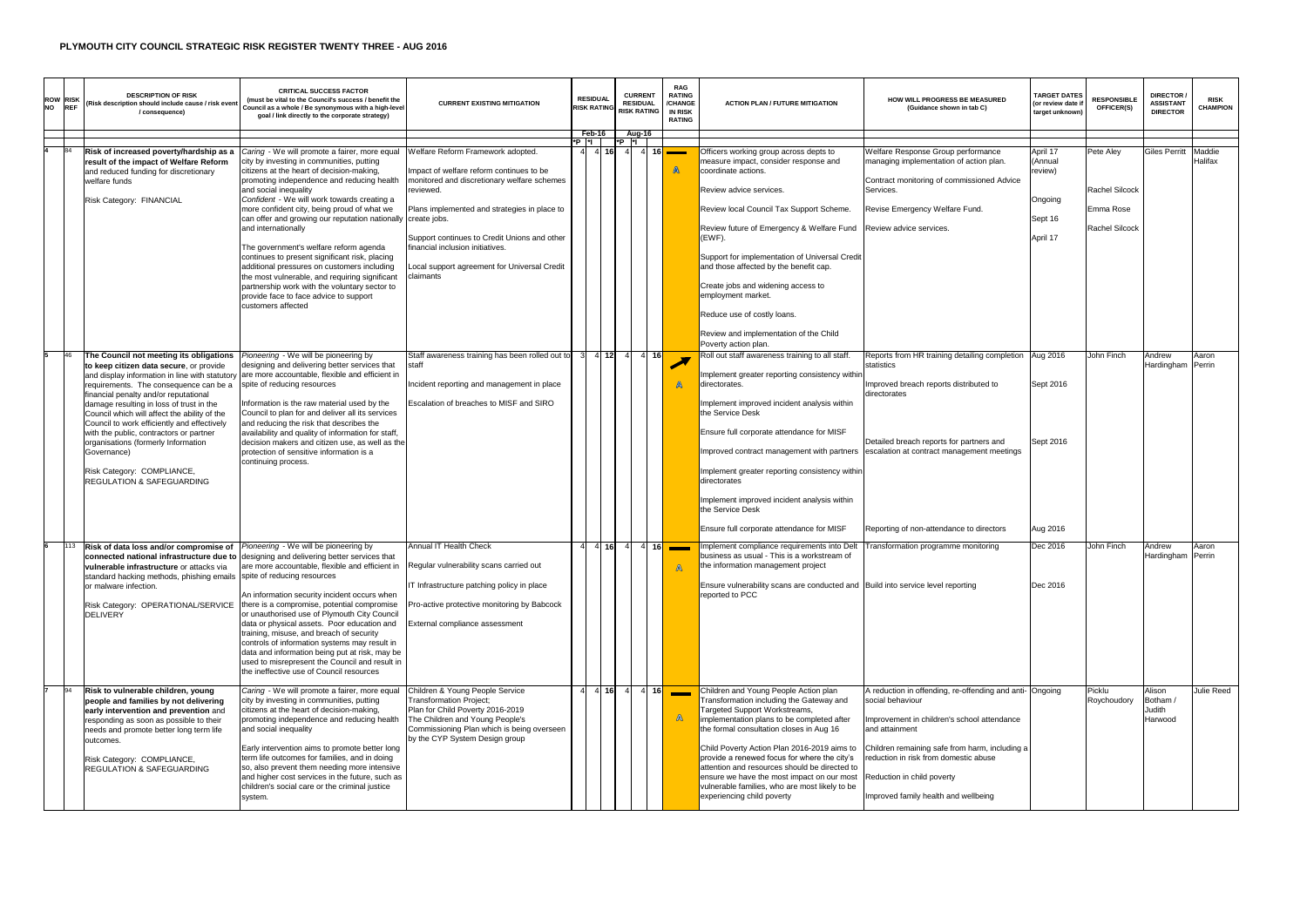| <b>NO</b> | <b>ROW RISK</b> | <b>DESCRIPTION OF RISK</b><br>(Risk description should include cause / risk event<br>/ consequence)                                                                                                                                                                                                                                                                                                                                                                                                                                                                | <b>CRITICAL SUCCESS FACTOR</b><br>(must be vital to the Council's success / benefit the<br>Council as a whole / Be synonymous with a high-level<br>goal / link directly to the corporate strategy)                                                                                                                                                                                                                                                                                                                                                                                                                                                                                                                                                                                                                                                               | <b>CURRENT EXISTING MITIGATION</b>                                                                                                                                                                                                                                                                                                                                                | <b>RESIDUAL</b><br><b>RISK RATING</b><br>Feb-16 |           | <b>CURRENT</b><br><b>RESIDUAL</b><br><b>RISK RATING</b><br>Aug-16 |        | <b>RAG</b><br><b>RATING</b><br>/CHANGE<br><b>IN RISK</b><br><b>RATING</b> | <b>ACTION PLAN / FUTURE MITIGATION</b>                                                                                                                                                                                                                                                                                                                                                                                                                                                                                                           | <b>HOW WILL PROGRESS BE MEASURED</b><br>(Guidance shown in tab C)                                                                                                                                                                                                                  | <b>TARGET DATES</b><br>(or review date i<br>target unknown)         | <b>RESPONSIBLE</b><br>OFFICER(S)                                                 | <b>DIRECTOR /</b><br><b>ASSISTANT</b><br><b>DIRECTOR</b> | <b>RISK</b><br><b>CHAMPION</b> |
|-----------|-----------------|--------------------------------------------------------------------------------------------------------------------------------------------------------------------------------------------------------------------------------------------------------------------------------------------------------------------------------------------------------------------------------------------------------------------------------------------------------------------------------------------------------------------------------------------------------------------|------------------------------------------------------------------------------------------------------------------------------------------------------------------------------------------------------------------------------------------------------------------------------------------------------------------------------------------------------------------------------------------------------------------------------------------------------------------------------------------------------------------------------------------------------------------------------------------------------------------------------------------------------------------------------------------------------------------------------------------------------------------------------------------------------------------------------------------------------------------|-----------------------------------------------------------------------------------------------------------------------------------------------------------------------------------------------------------------------------------------------------------------------------------------------------------------------------------------------------------------------------------|-------------------------------------------------|-----------|-------------------------------------------------------------------|--------|---------------------------------------------------------------------------|--------------------------------------------------------------------------------------------------------------------------------------------------------------------------------------------------------------------------------------------------------------------------------------------------------------------------------------------------------------------------------------------------------------------------------------------------------------------------------------------------------------------------------------------------|------------------------------------------------------------------------------------------------------------------------------------------------------------------------------------------------------------------------------------------------------------------------------------|---------------------------------------------------------------------|----------------------------------------------------------------------------------|----------------------------------------------------------|--------------------------------|
|           |                 | The organisation's ability to meet<br>performance and delivery expectations<br>n relation to statutory duties and<br>deadlines are reduced. This is due to<br>operational service pressures arising from a<br>combination of:<br>Growing volume and complexity of<br>demand across services;<br>. Reduced staff and staffing resilience in a<br>time of significant and rapid change to the<br>design and delivery of services.<br>Examples of where such pressures<br>potentially create this risk include product<br>safety, food borne illness and contaminated | <i>Caring</i> - We will promote a fairer, more equal<br>city by investing in communities, putting<br>citizens at the heart of decision-making,<br>promoting independence and reducing health<br>and social inequality<br>Confident - We will work towards creating a<br>more confident city, being proud of what we<br>can offer and growing our reputation nationally<br>and internationally<br>Public Protection Service is an upstream<br>service, that is highly preventative in protecting<br>health, safety and wellbeing                                                                                                                                                                                                                                                                                                                                  | Key areas of work in directorates have been<br>risk assessed and prioritised in order to focus<br>attention on those areas of highest need. In<br>addition, where relevant, services deploy<br>triage systems to focus resources in areas of<br>greatest risk. Finally, services keep a close<br>eye on performance and delivery and extra<br>resources are deployed if necessary | *P  * <br><b>New</b>                            | l*P       |                                                                   | $5$ 15 |                                                                           | Continual reassessment of prioritisation<br>system to ensure our targeting of resources is<br>correct<br>Constant review of intelligence and<br>information to identify trends and emerging<br>risks and to identify efficiencies in ways of<br>working                                                                                                                                                                                                                                                                                          | Customer satisfaction, balanced budgets,<br>monitoring demand.<br>Staff wellbeing and stress surveys.<br>Benchmarking with other local authorities or<br>providers                                                                                                                 | Ongoing                                                             | Alex Fry, Andy   Kelechi<br>Netherton,<br>Nicola Horne,<br>Katherine<br>O'Connor | <b>Nnoaham</b>                                           | <b>Scott Senior</b>            |
|           |                 | Risk of non delivery of a plan for waste<br>in Plymouth and ensures it meets the PFI<br>targets agreed in the SW Devon Waste<br>Partnership<br><b>Risk Category: DEVELOPMENT &amp;</b><br><b>REGENERATION</b>                                                                                                                                                                                                                                                                                                                                                      | Pioneering - We will be pioneering by<br>that delivers increased recycling levels   designing and delivering better services that<br>are more accountable, flexible and efficient in<br>spite of reducing resources<br>The city's recycling targets are achieved and<br>the service is modernised and fit for purpose<br>so that the increase in demand on the service<br>in accordance with the Plymouth Plan Housing<br>Growth can be met                                                                                                                                                                                                                                                                                                                                                                                                                      | Post rezoning service being delivered.<br>Plan for waste under discussion                                                                                                                                                                                                                                                                                                         | <b>New</b>                                      |           |                                                                   | $5$ 15 |                                                                           | <b>Cross Party Select Committee</b><br>Consultation<br>Programme Plan and staffing resources in<br><b>Project Board and Delivery Team established</b>                                                                                                                                                                                                                                                                                                                                                                                            | <b>Programme Plan with milestones reviewed</b><br>and monitored by Project Board (Members and implementation)<br>'Senior Officers)                                                                                                                                                 | <b>Initial</b><br>April/May 2017                                    | Lou Hayward                                                                      | Lou Hayward Gill Peele                                   |                                |
| 10        |                 | <b>Failure to secure adequate market</b><br>interest and funding in the South Yard<br><b>Marine Industries Production Campus</b><br>MIPC) site, slows or prevents site<br>occupation such that economic growth and<br>unding projections are not achieved and/or<br>the Council has to provide financial revenue<br>support to run and maintain the site<br><b>Risk Category: DEVELOPMENT &amp;</b><br><b>REGENERATION</b>                                                                                                                                         | Growing - We will make our city a great place<br>to live by creating opportunities for better<br>learning and greater investment, with more<br>jobs and homes<br>Confident - We will work towards creating a<br>more confident city, being proud of what we<br>can offer and growing our reputation nationally<br>and internationally<br>The city's Local Economic Strategy seeks to<br>concentrate efforts on the things that will<br>generate the greatest returns to our economy.<br>It recognises the opportunity presented by<br>Mayflower 2020 as a major milestone in the<br>reinvention of Plymouth as Britain's Ocean City<br>and as a catalyst for business growth in marine<br>and related industries, the visitor economy, the<br>culture of the city in its broadest sense, and<br>raising the city's profile and reputation in global<br>Imarkets. | The council has the flexibility in its legal<br>agreement with the MOD to slow down the<br>legal transfer of the final phases of South Yard<br>to enable sufficient income to be generated to<br>pay for running costs.                                                                                                                                                           | 3   4   12   3   4   12                         |           |                                                                   |        |                                                                           | Secure sufficient funding to develop Phase 1<br>and 2 at South Yard.<br>Council has recently submitted business case<br>for Growth Deal 2 grant and Growing Places<br>Funding and an Eol bid for Growth Deal 3<br>grant funding to accelerate and progress site<br>development.<br>Continue to explore ways of reducing site<br>running costs.<br>Council has engaged positively with senior<br>MoD and Navy officers to review and<br>challenge future security requirements to seek<br>to reduce additional annual revenues security<br>costs. | When external grant funding is secured to<br>assist with development.<br>Number of businesses landing in South Yard.                                                                                                                                                               | Ongoing<br>Next review<br><b>Feb 2017</b>                           | Patrick Hartop David                                                             | Draffan                                                  | <b>Gill Peele</b>              |
|           |                 | <b>Failure to deliver the HM17 Programme</b><br>of change. The Amey Partnership will<br>cease on 31 March 2017. Plymouth are<br>working with Somerset and Devon to<br>procure a new contractor for term<br>maintenance and to bring back in house<br>some functions.<br><b>Risk Category: DEVELOPMENT &amp;</b><br><b>REGENERATION</b>                                                                                                                                                                                                                             | Pioneering - We will be pioneering by<br>designing and delivering better services that<br>are more accountable, flexible and efficient in<br>spite of reducing resources<br>A contract is awarded with a successful bidder and on schedule.<br>to commence April 2017 and improvements<br>and efficiencies in the strategic design and<br>maintenance of the highways network are<br>delivered.                                                                                                                                                                                                                                                                                                                                                                                                                                                                  | Cross Party Project Board in place and<br> meeting regularly.<br>Delivery team in place.<br>Gateway review validation undertaken.<br>Tender evaluation, moderation is resourced<br>9 workstreams established with lead officers.<br>Programme Risk Register developed from risk<br>workshop and monitored.                                                                        | 3 12                                            | $\vert$ 3 |                                                                   | $4$ 12 |                                                                           | <b>Implementation of Gateway Review</b><br>recommendations.<br>Mitigation measures in place for key risks.                                                                                                                                                                                                                                                                                                                                                                                                                                       | There is a Programme Plan in place with<br>milestones reviewed by the Project Board<br>which comprises of Members and Senior<br>Officers. In addition, critical milestones will be Mobilisation -<br>'Gated' as part of the project management<br>process and externally reviewed. | <b>BID Award -</b><br>Sept 16<br>Oct 16<br>New contract -<br>Mar 17 | Adrian Trim                                                                      | Simon Dale                                               | <b>Gill Peele</b>              |